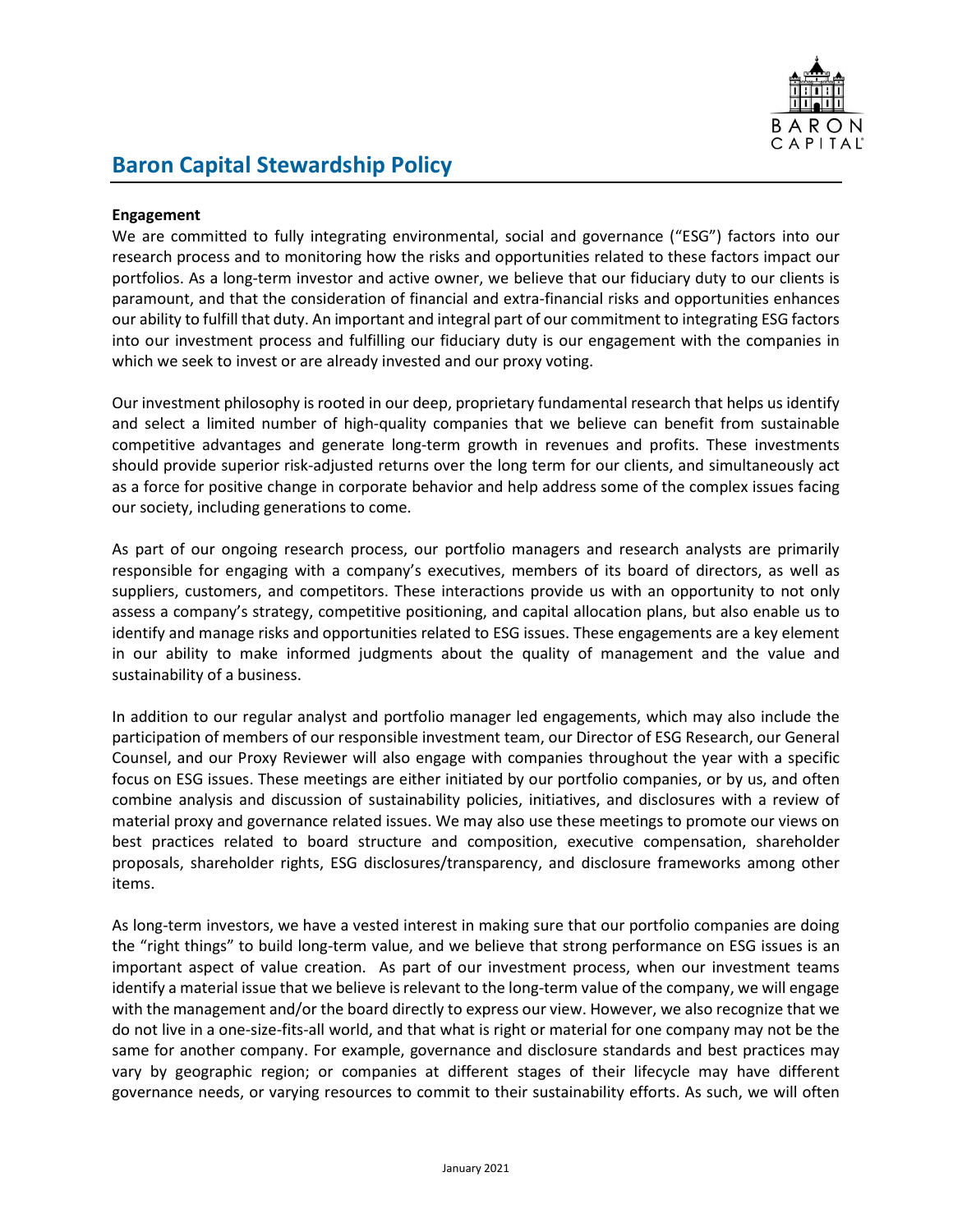

seek to work with management and the board, where possible, through a series of direct discussions and other forms of direct, private communication including in-person meetings, conference calls, and e-mails to make sure that our views are conveyed and well-understood. If our views conflict with those of management, and we are unable to agree on what is an appropriate posture or policy on a particular issue, we may vote against management proposals involving these issues on the proxy and/or, on rare occasions, collaborate with other investors and engage publicly on these discreet issues. However, our belief and our experience are that we can generate the most value by engaging privately with our portfolio companies.

The frequency and level of engagements on ESG related issues will vary depending on factors that include the size of the investment, the relevance of the investment to our portfolios, and the extent to which such engagements are necessitated by issues that are raised through our research process. As a general matter, we will meet with any portfolio company that wants to engage with us on ESG issues.

To enhance our engagement activities on ESG-related issues and provide greater transparency on our efforts to our clients, we have developed an internal survey tool to track our engagements. This tool was implemented in May 2020 and allows us to collect information about meeting participants and the extent to which ESG topics are part of the conversation. It also provides some insight as to whether our teams used these meetings to advocate for a specific position or policy related to ESG. We believe that the data collected from this tool is not only important for documenting our interactions, but also creates a positive feedback loop that encourages our investment teams to be more proactive in addressing ESG issues during their meetings.

In recent years, we have become signatories to the Principles of Responsible Investment (PRI) and Alliance Members of the Sustainability Accounting Standards Board (SASB) to help guide us in our responsible investment journey. We also utilize third-party sources such as MSCI and ISS to assist with our research into sustainability issues and corporate governance practices. Furthermore, while we are long-standing members of the Investment Company Institute (ICI), we recently joined two additional organizations– Investor Stewardship Group (ISG) and International Corporate Governance Network ICGN)–that are enhancing our insights into corporate governance best practices and responsible investment regulatory and disclosure developments, as well as our ability to participate in shaping these developments in the future.

## Proxy voting

Proxy voting is another key component of the Firm's stewardship practices. Proxy voting provides us an additional avenue for expressing our views and support for what we believe are important ESG policies, in particular governance policies, with the objective of maximizing long-term returns for our clients. We have our own independent policies for voting proxies and evaluating governance and compensation structures, and while we subscribe to third-party research to assist in our evaluation of proxies, we do not follow voting recommendations provided by such services.

At Baron, we often use the phrase "we invest in people, not buildings" and this highlights how critical we believe management is to the success of our investments. As a result, we will generally seek to be supportive of management and the companies in which we invest when it comes to proxy voting, as long as their governance practices or support for particular proposals does not conflict with our own policies or compromise our commitment to fulfilling our fiduciary responsibility.